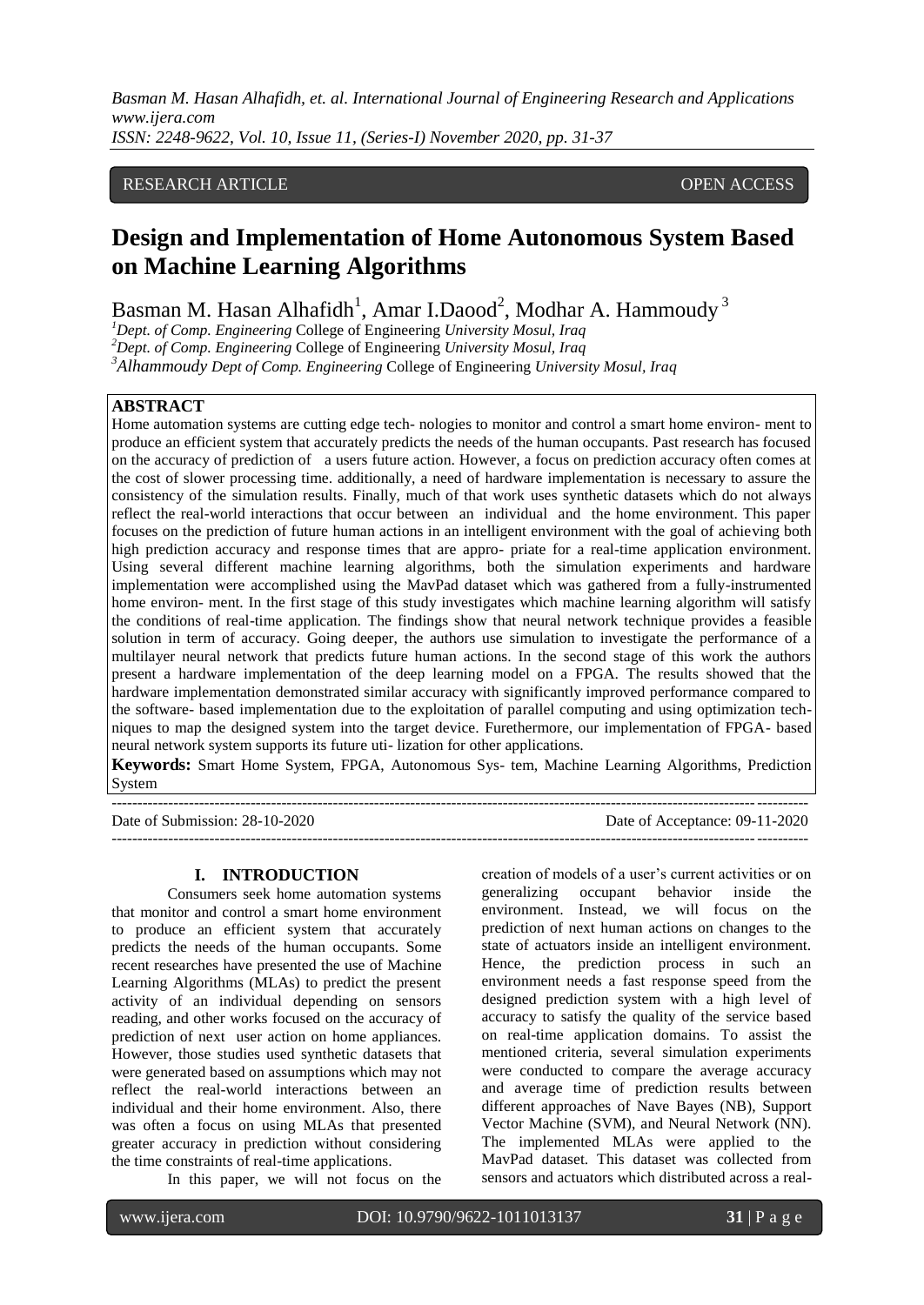world environment over seven weeks period. The experiments were divided into two zones, local zone and global zone. NN showed superior performance in term of accuracy and speed. On the other hand, NN showed adequate accuracy and response time in the global zone. The second stage of this work is FPGA implementation of our network to improve the response time. Both the preliminary results of<br>Matlab simulation and FPGA hardware Matlab simulation and FPGA hardware implementation show that a neural network classifier was accepted to meet the constrains of a real time system for the human prediction of a smart home system. Based on that observation, we went<br>deeper by increasing number of lavers in our NN deeper by increasing number hoping to see if we can enhance the accuracy under the mentioned constrains. Besides, the paper presents a performance analysis for the prediction model via the comparison between Software and Hardware Implementation. The comparison is an essential process to assure a real-time response not only in S.W. implementation experiment but also in a real hardware implementation experiment when the configured system predicts the needs of human occupants in a real-time basis.

The remainder of this paper is organized as follows. Section II presents a literature review. Section III presents our experi- mental design using the MavPad dataset, which was collected from a real-world environment [1]. Section IV discusses the simulation results using Matlab simulation program. In Section V, presents the results of FPGA implementation of multilayer NN (Deep Learning) with a comparison between software and hardware results. Section VI, discuss the results, and Section VII, summarizes our conclusions.

## **II. LITERATURE REVIEW**

An environment that possesses ambient intelligence and automatic control has been described as a smart home [2][3] which is defined as the concentrator and disseminator of information and services and is closely related to IoT synergic networks and principles [4] [5]. Continuous improvement for such systems will be necessary to delegate most of the occupant's needs to this type of intelligent system. Therefore, a smart home system must have the capability to be self- autonomous, adaptable, and have an optimized interface.

Predicting the user needs and then implementing an au- tomated action on behalf of the user is a core thread in such a smart environment to ensure the quality of services. Many researchers use MLAs as the basis for prediction of user behavior. In [6], the researchers propose an Artificial Neural Networks (ANN) and a priori algorithms that support user preferences depending on the current context. Other researchers use time series prediction,

such as evolving the Fuzzy Predictor model [7] [8]. Semi Markov Model as a probabilistic model was by [9] to predict the user actions inside a real-world environment that was represented by a 60-day dataset. The researchers manage appliances through an energy management system. A pattern matching and reinforcement learning approaches were used to predict next user action by applying mathematical methods on a simple synthetic data. The researchers showed that their proposed algorithm improved the accuracy but did not mention the time of prediction needed to predict next user actions. Most of these researches were dedicated to optimizing energy consumption in addition to enhancing the convenience of the occupant's daily life. Accuracy measurements have been used to compare the performance analysis of different types of MLAs which are used to predict a user's future actions, based on past events.

In this research, the authors investigate the accuracy and prediction time needed by three types of MLAs by comparing the performance of a range of a well-known MLAs. Besides, this research goes deeper to investigate the use of deep learning not only by simulation experiment but also with a FPGA hardware implementation to assess the simulation result and make sure the applicability of using the system under real- time constrains. We list several candidates of machine learning algorithms to be an essential part of learning phase in the BUTLER system [10] which plays an important role in decision making. In this paper, three classifiers were used: Naive Bayes (NB), Support Vector Machine (SVM), and Neural Network (NN). The goal of this work is to determine the best MLA choice between these types of classifiers. Hence, the selected algorithm should assure the quality of services represented by reaching maximum accuracy and fast response performance in such a real-time application system.

The *Naive Bayes* (NB) approach is a commonly-used probabilistic classifier [11]. Both the Multinomial (mn) and Multi-Vibrate Multinomial (mvmn) distributions were used in our experiments.

A *Support Vector Machine* (SVM) is a supervised machine learning algorithm which classifies data by dividing points by using hyperplanes [12].

The *Neural Network* (NN) performs classification by training neural networks and determining the optimum weights of the designed network.

## **III. EXPERIMENTAL DESIGN**

In this section, we describe the experiments used to determine the optimal machine learning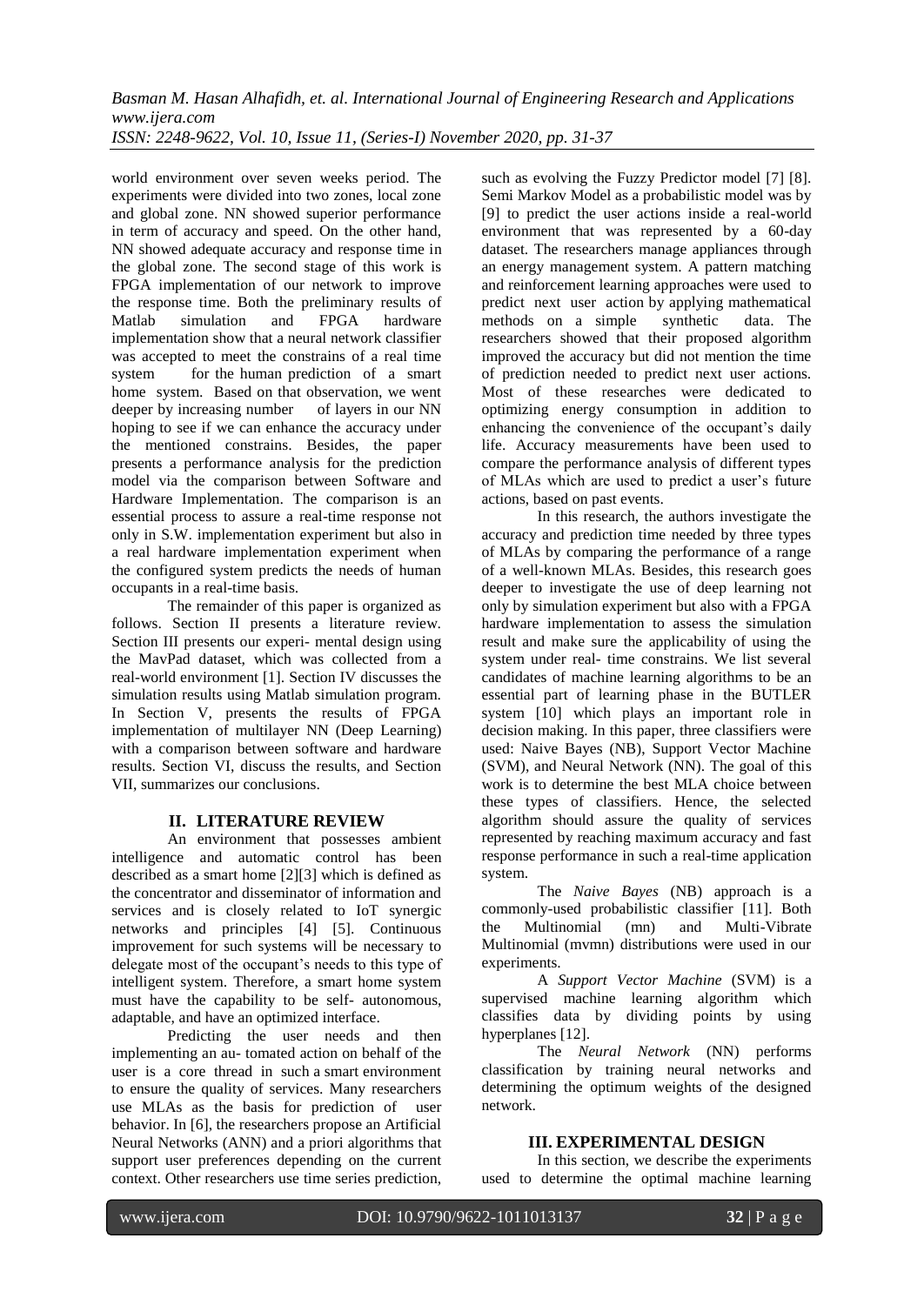technique to be used for building rules during the learning phase [10]. These experiments used the MavPad dataset [1] which was collected by observing an individual living in an apartment; thus, it consists of observa- tions of human activities in a real environment. The apartment consists of a living/dining room combination, a kitchen, a bathroom, a large bedroom, and a walk-in closet. There were 127 nodes of sensors and actuators in the environment. The complete dataset was collected over 49 days in 49 data files sequentially, with a total of seven weeks. A separated data file for each day was recorded by the system. In each original data file, there is one sensor event on each row of the data file, and the event syntax is represented by date, time, zone number, state, level, and source information.

The MATLAB2017 environment was used to convert the source data file from 49 data type files (.dat) to one matrix data type file (.mat). After the conversion process, all the data will be stored in one matrix for instance: the first column in the matrix file, consists of the names of each node in the first row followed by the status values of that node in the other rows.

The MATLAB was also used to process the data by removing unnecessary details. After filtering the noise, we transfer the data to one Matlab matrix file called (OP49DAYS.mat). This file contains 86 columns that represent the status of the sensors, referred to as predictors. In addition to the predictors, there were 41 columns which represent the actuator's values or the output (Vector Y). As a result, there were more than  $(73 \t10^3)$  rows or events for the first day alone and more than (4 10<sup>6</sup>) rows of observations during seven weeks. Each row has a status value for each node type which represents a predictor value or an attribute at a specific time. After the data conversion process, we applied the three different types of MLAs, described above, to predict the next user action in the environment using the MLAs that have been discussed in Section II. Two different combinations of sensors were used to predict the next stakeholder's action. The first case applies all the seven sensors that existed inside the restroom. The second case uses all the 86 sensors inside all the zones of the environment. The predicted action represents an actuator with binary outputs  $(0/1)$ inside the restroom labeled in (B5). The actuator B5 is used to turn the light over the mirror ON or shut it OFF. In our experiment, we decide to take the first four weeks (28 days) for training dataset and the fifth week as the test dataset.

## **IV. SOFTWARE RESULTS**

In this section, we evaluate the accuracy and performance of each algorithm by comparing the performance of the MLAs that have been used in our experiments. Initially, the experiments focus on the behavior of the occupant at one specific zone (Restroom Zone) in the apartment.

In our restroom zone experiments, we used two different constructions of sensors to predict the user's action. The first case uses seven sensors, labeled as (V21, V22, V23, S137, S138, S139, S140), that represents the predictors and located in the restroom zone, and the second case uses all 86 sensors at all zones in the apartment concurrently. Moreover, the predicted action is labeled in (B5) used to turn the light over mirror ON or OFF. So, for each day, two cases that use a different number of sensors were taken as input variables to predict the user's action. For training and testing data size, we decide to take one month for a training dataset for all the MLAs followed by one week as testing data.

In this investigation, we seek to compare MLAs by determin- ing their accuracy and relative execution time for the prediction process. We determine the accuracy and prediction time needed for the two combinations, one with seven predictors in the local zone and the second with 86 predictors in the global zone, as processed by each of the MLAs. Tables I and II, the three accuracy results for each type of classifier were presented for each grouping of sensors. The best results of classifier are presented in bold font.

*1) Local Zone Experiment:* This experiment uses seven input sensors to predict the occupant's use of the B5 actuator. By comparing the experimental results in Table I, we can see that the SVM approach produces the highest accuracy. Since the goal of a real-time prediction system is to predict user actions with maximum accuracy and minimum delay, we can assure that SVM provides the best performance for accuracy but with slow response time (0.896 sec) comparing with NN. Meanwhile, the NN approach produced about 95% accuracy but with a fastest response time 0.244 sec comparing with SVM algorithm. Therefore, we decide to determine whether a Neural Network-based deep learning approach might deliver the best overall performance in such a real-time application environment.

*2) Global Zone Experiment:* In this experiment, we use all of the sensors in the environment (86 sensors) to predict the operation of the B5 actuator. The results were different compared with the first experiments' results that use only the local seven sensors. The best accuracy result was produced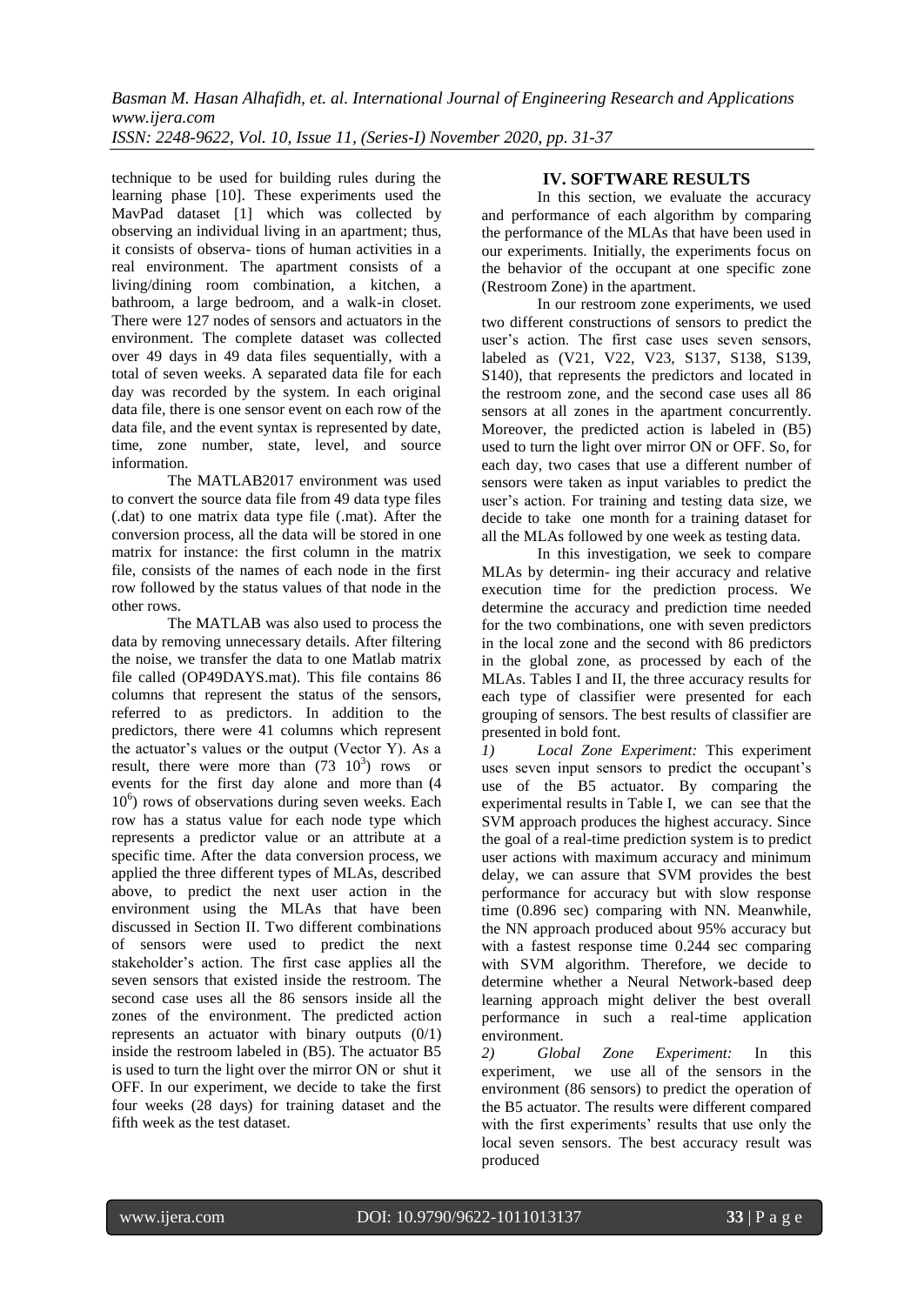| $\frac{1}{2}$ |          |          |  |
|---------------|----------|----------|--|
| MLAs Type     | Accuracy | Time/Sec |  |
| NB            | 0.9810   | 1.3571   |  |
| <b>SVM</b>    | 0.9916   | 0.8961   |  |
| NN            | 0.9499   | 0.2446   |  |

**TABLE I:** Accuracy and execution time results for the local zone (7 sensors)

**TABLE II:** Accuracy and execution time results for the global zone (all 86 sensors)

| MLAs Type  | Accuracy | Time/Sec |  |  |
|------------|----------|----------|--|--|
| NB         | 0.7448   | 5.824    |  |  |
| <b>SVM</b> | 0.5445   | 4.824    |  |  |
| NN         | 0.9023   | 6.4556   |  |  |

by the Neural Network, but with a higher time ( 6.5 sec) of prediction process comparing with the first case which is too slow to be accepted for real-time applications. In this configuration, the accuracy of the binary classifier of SVM dropped down to 54% which is not applicable for a fast predicting process. That result is due to the nature of SVM's algorithm. Predicting hyperplanes of seven inputs is a relatively easy task when estimating only eight parameters to define the hyperplane's equation. On the other hand, when processing 86 inputs, estimating the hyperplane's equation requires the process to accommodate all sensors, which makes the calculation far more complicated. As a result, the system is more vulnerable to over-fitting, which degrades the performance. Regularization and feature selection could be used to improve the performance of SVM since not all the sensors have high correlations with the current B5 output.

# **V. NEURAL NETWORK-BASED DEEP LEARNING APPROACH**

The results mentioned in IV-1 encourage the authors to a deep investigate the use of multilayer NN or Neural Network- based deep learning approach which might deliver a best overall performance as discussed previously. Therefore, the following subsections introduce NN-based deep learning and discuss the results in both software and hardware implementation experiments ending with a clear comparison using the two methods.

The strength of the neural network comes from the mathemat- ical model representation. As a matter of fact, NN is inspired by the biological nervous system of the human brain. It tries to mimic the way of the human brain processes and learns patterns. A Neural Network consists of interconnected nodes (neurons) that process the input data in a certain way to perform a specific task.

Theoretically, the NN can represent many different kinds of complex function. Recently, data revolution, parallel architectures, and GPU designs have been developed drastically. Therefore, the neural network has become an efficient tool in the machine learning discipline. Neural network's nature offers

**TABLE III:** The accuracy and prediction time results using local zone's sensors for multilayer neural network

| nculai nciwoli              |                 |         |  |
|-----------------------------|-----------------|---------|--|
| <b>No. of Hidden Layers</b> | <b>Accuracy</b> | T (Sec) |  |
| One hidden layer            | 0.9585          | 0.245   |  |
| Two hidden layers           | 0.9911          | 0.387   |  |
| Three hidden layers         | 0.9917          | 0.768   |  |

very beneficial characteristics such as learning adaptation, self- organization, real-time output, and implementation ease.

*1) NN Software Implementation Results:* In this section, we describe the software<br>implementation of our network. Network implementation of our network. configuration, such as network depth (i.e., number of layers) and the number of neurons of each layer determine computational speed. Although increasing the depth of NN improves the recognition rate (in case of having enough data), it consumes more CPU and memory resources. In this work, network depth, the number of neurons for each layer, and the training window size (i.e., the number of samples used in the training process of each step to update networks parameters) were determined experimentally by maximizing the classification performance using the available resources.

First, we started our implementation with one hidden layer. Then, we increased the number of neurons in the hidden layer to find the best representation experimentally. After that, we increased the depth of the network by adding a second layer. By fixing the number of neurons for the first layer, we increased the number of neurons for the second layer to come up with the best representation. We repeated this approach for the third layer in our network to optimize the number of nodes. Additionally, we used drop-out layers to reduce the effect of the overfitting problem. We added a drop-out layer between every two fully connected layers by a factor of 0.5. Removing some units of a network during training prevented excessive parameter updating. This drop-out technique may help reduce overfitting effect. The results of NN experiments are shown in Tables III and IV concurrently.

A Deep Learning technique was used to facilitate the power of neural network via the implementation of the multilayer approach. As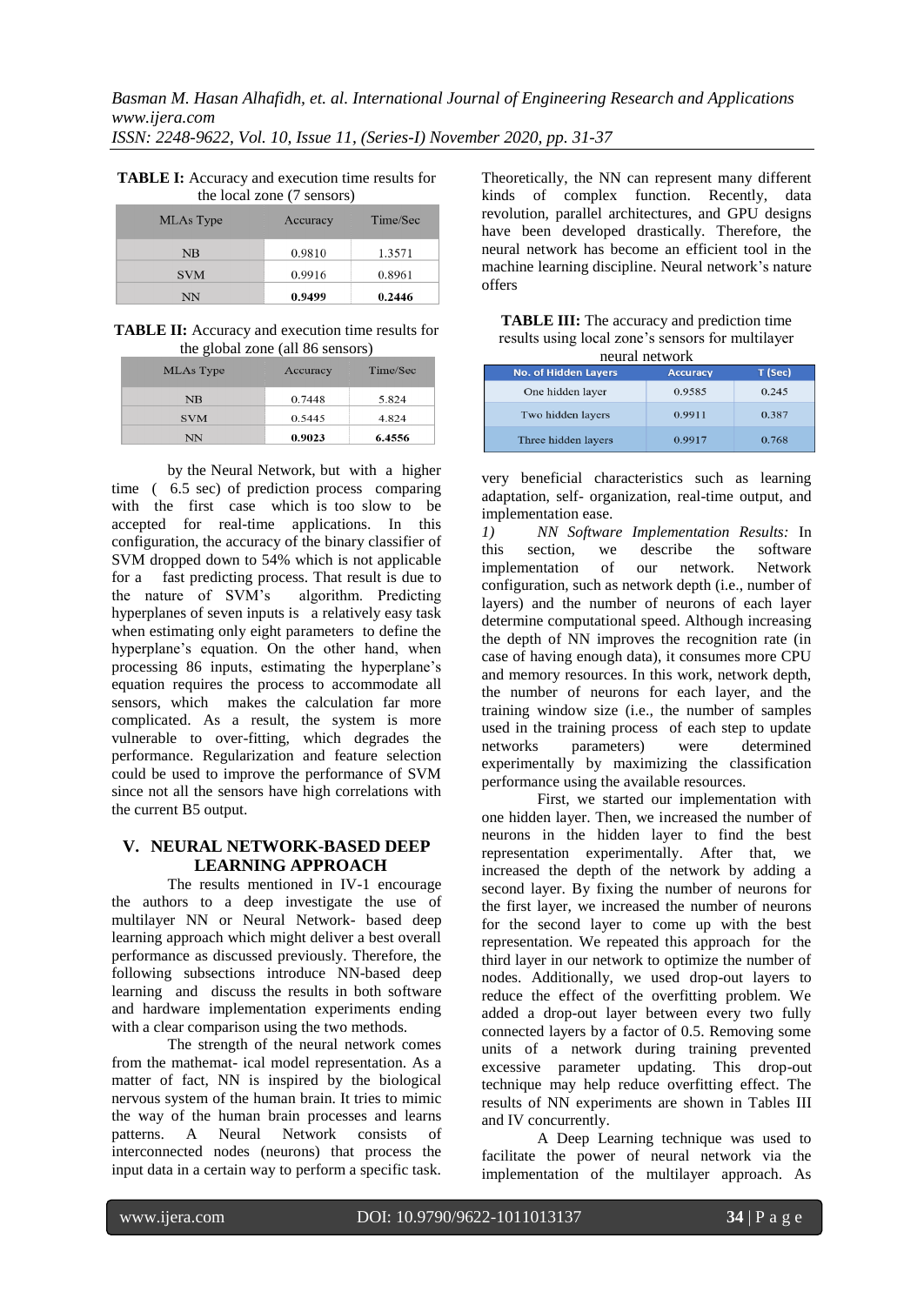*Basman M. Hasan Alhafidh, et. al. International Journal of Engineering Research and Applications www.ijera.com*

*ISSN: 2248-9622, Vol. 10, Issue 11, (Series-I) November 2020, pp. 31-37*

shown in Table IV, the use of the local sensors with only one layer will produce an accuracy of 95.85% with 245 milliseconds needed for the prediction process. Supporting the first layer with a second one can significantly enhance the accuracy performance to be 99.11% with an acceptable time of 387 milliseconds in the scope of real-time application. While adding a third layer to the designed model, doesn't enhance the accuracy. Also, the response time of prediction process using three layers is about the double of what we possess using two layers. The mentioned results using local sensors proves that adding more layers in deep learning model doesn't always assure the best performance: Therefore, layers optimization process needs to be considered when adding further layers to the system architecture.

Similarly, Table IV discusses the performance of adding

**TABLE IV:** The accuracy and prediction time results using global zone sensors for multilayer

|  | neural network |
|--|----------------|
|  |                |

| <b>No. of Hidden Layers</b> | <b>Accuracy</b> | T (Sec) |
|-----------------------------|-----------------|---------|
| One hidden layer            | 0.9017          | 6.1023  |
| Two hidden layers           | 0.9536          | 9.108   |
| Three hidden layers         | 0.9611          | 13.706  |

a second and a third layer to the prediction system. Since this experiment use 86 sensors, which distributed in the entire environment, we can see that the response time is much higher than what we have in the first experiment that uses only seven sensors. A significant enhancement in accuracy can be noticed when adding a second layer to the deep learning model with 9.1 seconds of prediction time. A similar result of accuracy values have been seen when adding a third layer. In other words, support the model with a third layer doesn't facilitate better performance in the model; Therefore, the authors decided to consider designing the deep learning model to have the first two layers only which possess a maximum average accuracy and minimum average prediction time.

*2) NN Hardware Implementation Result Using FPGA:* The mathematical operations of neural network models are simple. However, the massive number of operations needs intensive computing resources. Therefore, a fast and efficient realization is required to achieve the benefits of neural models. The FPGA based system allows designers to create digital designs, test them, make modification very quickly, and reduce development time significantly [13]. Also, the Hardware implementation of nonlinear activations, e.g., the sigmoid function, is one of the challenges due to the complexity of

implementing division and exponential regarding time and hardware resources. Therefore, the approximate-based approach has been presented to realize sigmoid function efficiently and maintain an acceptable level of accuracy, such as using Lookup Table LUT [14].

In this paper, we utilize an FPGA platform to realize reconfigurable hardware-based neural networks for smart home systems. Digital designs are usually modeled using hardware description languages like Very high speed integrated circuit Hardware Description Language (VHDL) and verified by simulation. In this paper, instead of using low-level coding, such as VHDL, we used a high-level programming language, LabVIEW, to realize the neural network. National Instruments LabVIEW FPGA module uses LabVIEW embedded technology to extend LabVIEW graphical development to target FPGAs on NI reconfigurable I/O (RIO) hardware or some Xilinx boards. This module enables users to create custom hardware without low-level hardware description language coding or board design experience. Moreover, it allows a user to executes multiple tasks simultaneously and deterministically, and also expands the functionality of LabVIEW solutions, including unique timing and triggering routines, ultrahigh-speed control, interfacing to digital protocols, digital signal processing (DSP) virtual instruments (VIs).

The implementation of the trained weight data, the synaptic coefficients which are determined offline in a computing environment, is done using signed fixed-point representation 16-bit total length. Fixed point arithmetic is used for NNs realization, which is implemented as one of the available data types in LabVIEW FPGA module. Therefore, NN coefficients are used in the hardware design without additional pre- calculation. Also, LabVIEW FPGA module provides nonlinear functions, which are used to implement the nonlinear activation functions of each neuron. The other important feature in using LabVIEW software is the ability to import weight coefficients of NNs from Matlab to the NN structure implemented in the FPGA, specifically to the block RAMs that store these coefficients.

Three optimization techniques are used in this paper to optimize and improve the performance of the FPGA-based neural network. The first one is loop pipelining to achieve high throughput by organizing the overlap in the sequence of operation of neural network systems. Single Cycle Timed Loop (SCTL) was used to reduce the required hardware resources and improve the execution speed of our proposed neural network circuit. SCTL is an optimization technique available in LabVIEW FPGA module to eliminate the unnecessary resources exploited by the standard while loop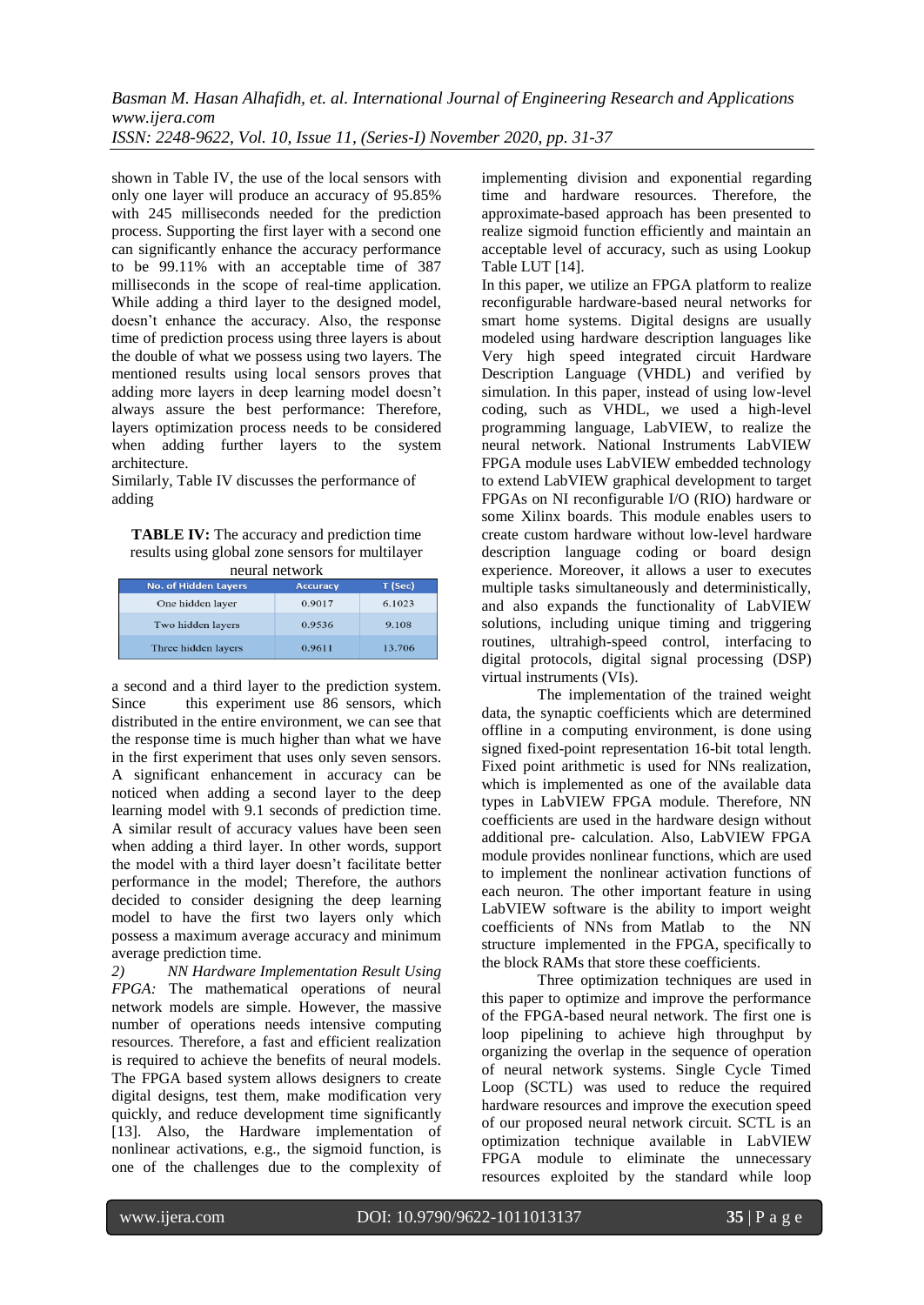function. Due to limited computation resources in FPGA platforms and the massive computation required in realizing neural network models, loop unrolling has been exploited to efficiently utilize the resources and avoid complex hardware connections. We used this strategy to unroll the independent data and avoid complex connection topologies.

#### **VI. DISCUSSION**

The hardware implementation of the neural network has been done by LabVIEW FPGA module and downloaded to Xilinx XC3S500E FPGA. The whole neural network system fits in a low-cost Xilinx Spartan-3E FPGA platform and uses block RAMs as on-chip buffers and a DRAM as external storage. The Spartan-3E family of fieldprogrammable gate arrays is specifically designed to meet the needs of high volume, and cost-sensitive consumer hardware digital systems, where the cost must be lower than the general purpose processors. The five-member family offers densities ranging from 100,000 to 1.6 million system gates. The XC3S500E FPGA has 4,656 slices, almost 10,476 logic cells, twenty 18x18 hardware multipliers, as well as twenty 18 Kbits modules of dedicated dualport RAM. In this section, we report the performance of our proposed reconfigurable FPGAbased neural network architecture and compare it with the software implementation. Then, we provide the hardware efficiency compared with the existing FPGA implementations.

Our proposed FPGA realization of neural network has the same accuracy results as what we have in Matlab imple- mentation, and the accuracy is not compromised due to the usage of fixed-point computing units. The characteristic feature of using hardware platforms is performing the mathematical calculations of neural networks in parallel. This feature cannot

**TABLE V:** The prediction time results using local and global zone's sensors for hardware-based multilayer neural network

| <b>Zone Name</b>         | No. of Hidden Layers | T (Sec) |
|--------------------------|----------------------|---------|
| Local zone's<br>sensors  | One hidden layer     | 0.091   |
|                          | Two hidden layers    | 0.199   |
|                          | Three hidden layers  | 0.485   |
| Global zone's<br>sensors | One hidden layer     | 0.329   |
|                          | Two hidden layers    | 0.658   |
|                          | Three hidden layers  | 1.841   |

be achieved with the software-based implementation of neural networks because of the sequential execution of the code. Table V illustrates the prediction time results for local and global zone's sensors with different network structures. The results show that the hardware implementation significantly improves the prediction time on average by factors of two times and thirteen times compared with simulation results in the local and global zone respectively. The significant improvement in average prediction time commits substantial evidence that our designed autonomous system applies to be used in such a real-time application paradigm.

The hardware utilization summary is shown in Table VI and compared with other FPGA realization approaches [15], [14], [16]. The proposed architecture consumes 2,828 slices out of the available 4,656 slices, which is about 60% of the total number of slices. Specifically, the reconfigurable hardware realization utilizes 3,938 slice LUTs or 42% and 2,862 slice registers or 30%. Connections per second (CPS) metric, the number of operations to be performed in a second, is used to compare hardware-based neural network architectures due to using different FPGA platforms for realization. The second metric is connection primitives per second per LUT (CPPSL), which takes the hardware resource utilization into account. CPPS can be calculated by multiplying CPS by the bit width of inputs and weights. Table VI shows the performance comparison between our proposed architecture and other implementations using CPS and CPPSL metrics. Our proposed architecture achieves three times more CPPSL compared to the best of existing FPGA implementations.

| <b>TABLE VI:</b> FPGA-based neural network resource utilization and a comparison with other FPGA |
|--------------------------------------------------------------------------------------------------|
| implementations                                                                                  |

| Reference,           | <b>Platform</b> | <b>Slice LUTs</b> | <b>Slice</b><br>Registers | DSP48Es/<br><b>Multipliers</b> | <b>CPS</b> | <b>CPPSL</b>      |
|----------------------|-----------------|-------------------|---------------------------|--------------------------------|------------|-------------------|
| Gomperts et al. 2011 | XC5VSX50T       | 8043              | 2243                      | 70                             | 536 M      | 9.6 M             |
| Zhai et al. 2013     | Virtex-4 LX40   | 4346              | N/A                       | 8                              | 1.2 M      | 0.07 <sub>M</sub> |
| Zhai et al. 2016     | XC7Z010T        | 4032              | 2863                      | 28                             | 72.3 M     | 10.3 <sub>M</sub> |
| Proposed             | <b>XC3S500E</b> | 3938              | 2862                      | 20                             | 481.3 M    | 31.2 M            |